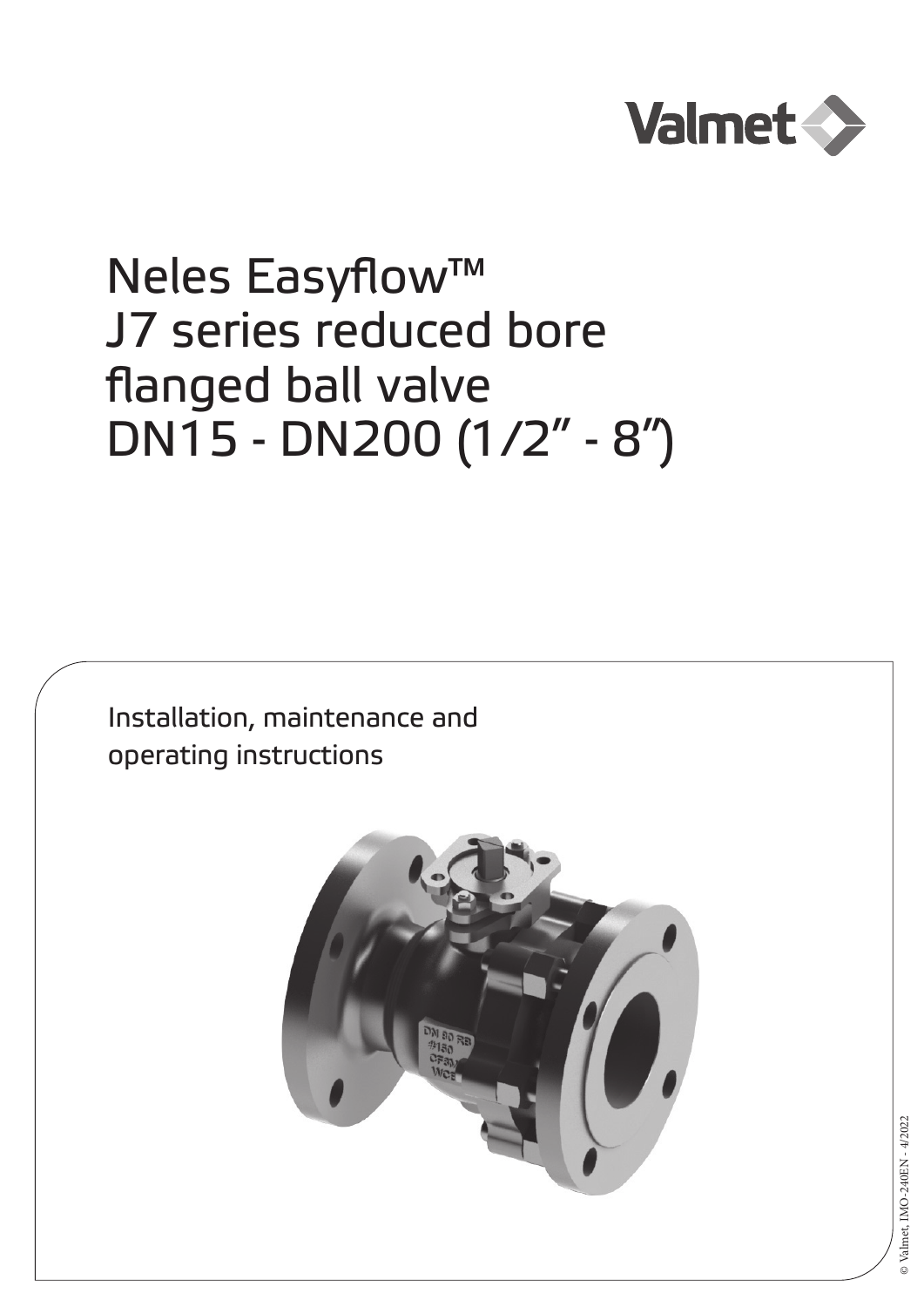### Table of contents

| <b>GENERAL</b>                              | 3 |
|---------------------------------------------|---|
| Scope of the Manual                         | 3 |
| Valve markings                              | 3 |
| <b>Safety Precautions</b>                   | 3 |
| <b>TRANSPORTATION</b><br><b>AND STORAGE</b> | 3 |
| <b>INSTALLATION</b>                         | 3 |
| General                                     | 3 |
| Installing in the Pipeline                  | 4 |
| Valve Insulation                            | 4 |
| Actuator                                    | 4 |
| Commissioning                               | 4 |
| <b>MAINTENANCE</b>                          | 4 |
| General                                     | 4 |
| <b>Actuated Valve</b>                       | 4 |
| Valve Disassembly                           | 5 |
| <b>Checking Parts</b>                       | 5 |
| <b>Valve Assembly</b>                       | 5 |
| Testing the Valve                           | 6 |

| <b>ACTUATOR</b><br><b>Actuator Mounting Instructions</b> | 6        |
|----------------------------------------------------------|----------|
| <b>SERVICE / SPARE PART</b>                              | 7        |
| <b>WELDING WARNING</b>                                   | $\prime$ |
| <b>EXPLODED VIEW</b>                                     | 8        |
| <b>TYPE CODE</b>                                         |          |

#### **READ THESE INSTRUCTIONS FIRST!**

These instructions provide information about safe handling and operation of the valve.

If you require additional assistance, please contact the manufacturer or manufacturer's representative.

#### **SAVE THESE INSTRUCTIONS!**

Addresses and phone numbers are printed on the back cover.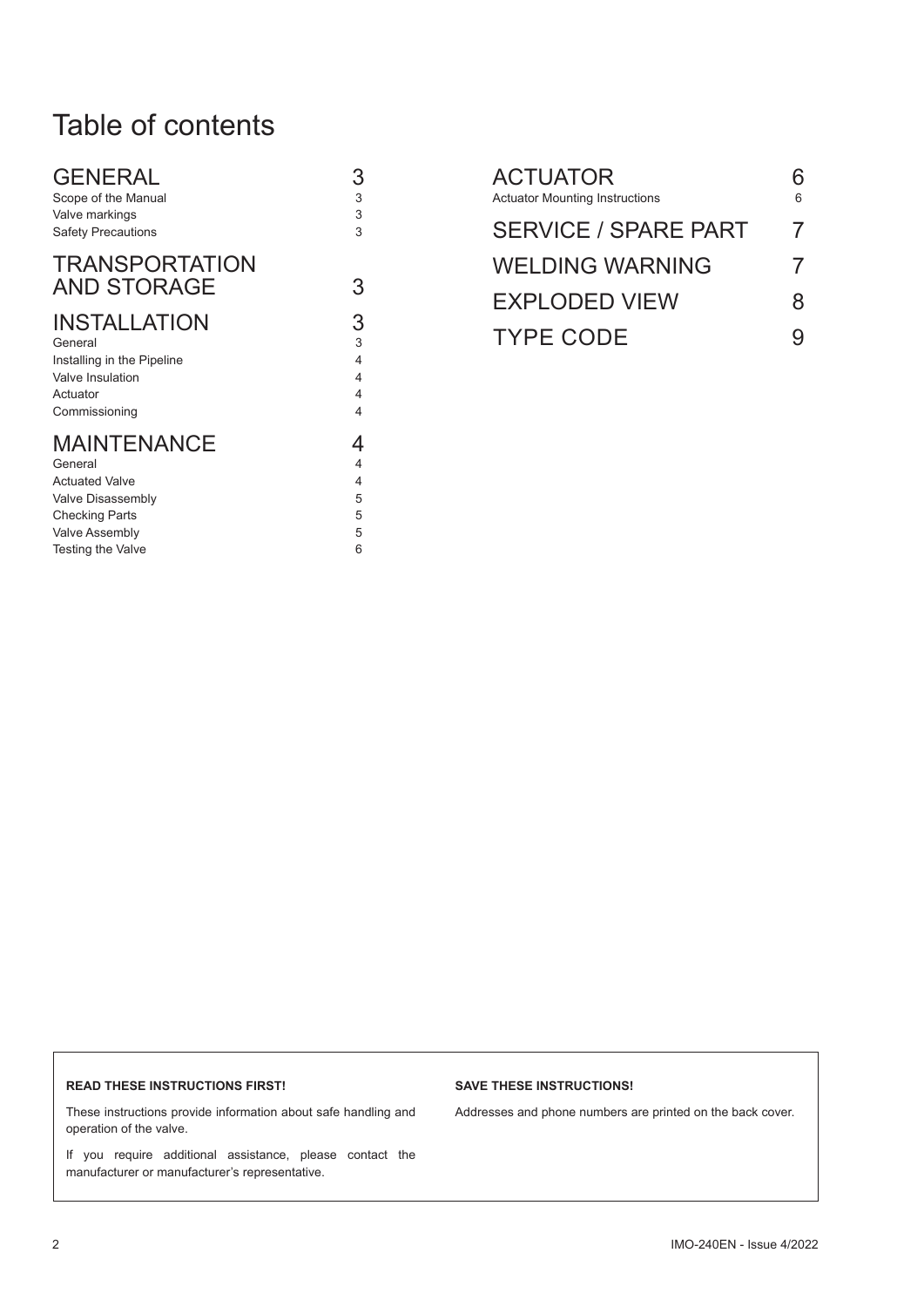### 1. GENERAL

### 1.1 SCOPE OF THE MANUAL

This instruction manual contains important information regarding the installation, operation and maintenance of Neles Easyflow™ J7 Series reduced bore flanged seat supported ball valves. Please read these instructions carefully and save them for future reference.

#### **WARNING:**

THE USE OF THE VALVE IS APPLICATION SPECIFIC. BE SURE THAT THE VALVE IS SUITABLE FOR ITS INTENDED SERVICE. IF YOU HAVE ANY QUESTIONS CONCERNING THE USE, APPLICATION OR COMPATIBILITY OF THE VALVE WITH THE INTENDED SERVICE, CONTACT NELES FOR MORE INFORMATION.

### 1.2 VALVE MARKINGS

The valve has a name plate attached to the valve body. The name plate markings identify the size, materials of construction, pressure rating, month and year of construction, and a unique manufacturing order number.

### 1.3 SAFETY PRECAUTIONS

### **WARNING:**

#### **DO NOT EXCEED THE VALVE PERFORMANCE LIMITATIONS!**

EXCEEDING THE PRESSURE OR TEMPERATURE LIMITATIONS MARKED ON THE VALVE NAME PLATE MAY CAUSE DAMAGE AND LEAD TO UNCONTROLLED PRESSURE RELEASE. DAMAGE OR PERSONAL INJURY MAY RESULT.

#### **WARNING:**

#### **SEAT AND BODY RATINGS!**

THE PRACTICAL AND SAFE USE OF THIS PRODUCT IS DETERMINED BY BOTH THE SEAT AND BODY RATINGS. READ THE NAME PLATE AND CHECK BOTH RATINGS. SOME SEAT MATERIALS HAVE PRESSURE RATINGS THAT ARE LESS THAN THE BODY RATING. ALL OF THE BODY AND SEAT RATINGS ARE DEPENDENT ON VALVE TYPE AND SEAT MATERIAL. DO NOT EXCEED THESE RATINGS!

#### **WARNING:**

#### **BEWARE OF BALL MOVEMENT!**

KEEP HANDS, OTHER PARTS OF THE BODY, TOOLS AND OTHER OBJECTS OUT OF THE OPEN FLOW PORT. LEAVE NO FOREIGN OBJECTS INSIDE THE PIPELINE. WHEN THE VALVE IS ACTUATED, THE BALL FUNCTIONS AS A CUTTING DEVICE. DISCONNECT ANY PNEUMATIC SUPPLY LINES, ANY ELECTRICAL POWER SOURCES AND MAKE SURE SPRINGS IN SPRING-RETURN ACTUATORS ARE IN THE FULL EXTENDED/ RELAXED STATE BEFORE PERFORMING ANY VALVE MAINTENANCE. FAILURE TO DO THIS MAY RESULT IN DAMAGE OR PERSONAL INJURY!

#### **WARNING:**

#### **WHEN HANDLING THE VALVE OR VALVE/ACTUATOR ASSEMBLY, TAKE ITS WEIGHT INTO ACCOUNT!**

NEVER LIFT THE VALVE OR VALVE/ACTUATOR ASSEMBLY BY THE ACTUATOR, POSITIONER, LIMIT SWITCH OR THEIR PIPING / BRACKETS. PLACE LIFTING DEVICES SECURELY AROUND THE VALVE BODY. FAILURE TO FOLLOW THESE INSTRUCTIONS MAY RESULT IN DAMAGE OR PERSONAL INJURY FROM FALLING PARTS (SEE **FIGURE 1**).



Figure 1. Lifting of the valve assembly

### 2. TRANSPORTATION AND STORAGE

Check the valve and the accompanying devices for any damage that may have occurred during transport.

Store the valve carefully. Store indoors in a cool, dry place.

Do not remove the flow port protectors until installing the valve.

Move the valve to its intended location just before installation.

If the valve(s) are to be stored for a long duration, follow the recommendations of IMO-S1.

### 3. INSTALLATION

### 3.1 GENERAL

Remove the flow port protectors and check that the valve is clean inside. Clean valve if necessary.

Flush the pipeline carefully before installing the valve. Foreign objects, such as sand or pieces of welding electrodes, will damage the ball and seats.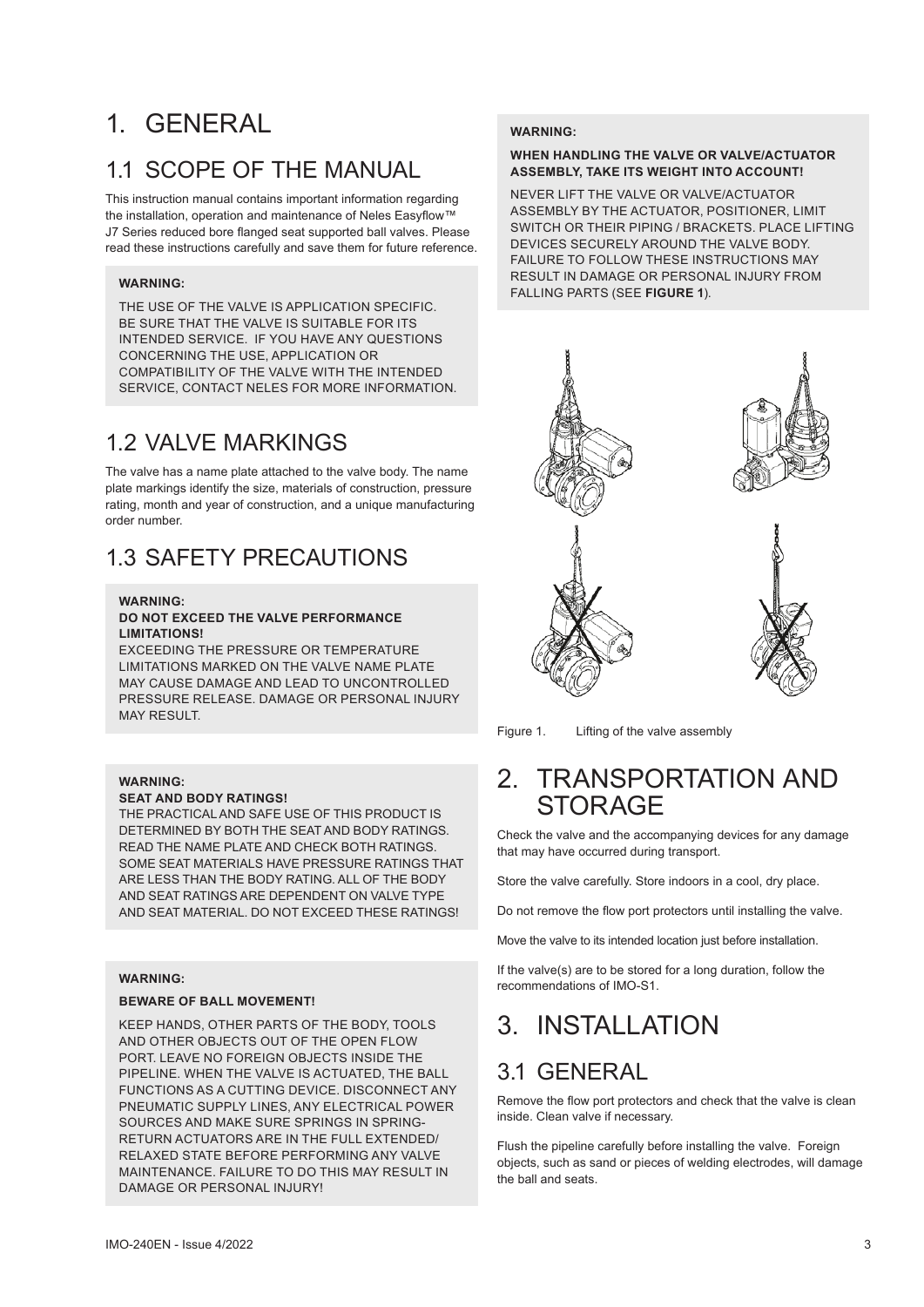### 3.2 INSTALLING IN THE PIPELINE

#### **WARNING:**

THE VALVE SHOULD BE TIGHTENED BETWEEN FLANGES USING GASKETS AND FASTENERS COMPATIBLE WITH THE APPLICATION, AND IN COMPLIANCE WITH APPLICABLE PIPING CODES AND STANDARDS. CENTER THE VALVE AND FLANGE GASKETS CAREFULLY BETWEEN FLANGES. DO NOT ATTEMPT TO CORRECT PIPELINE MISALIGNMENT BY MEANS OF FLANGE BOLTING!

The valve may be installed in any position and offers tight shut-off in either flow direction. When in a horizontal line, it is not recommended to install a valve with the stem on the underneath side as debris in the pipeline may enter the body cavity and damage the gland packing.

Refer to Section 4, **MAINTENANCE** for stem seal adjustment. If there is seepage past the stem seal upon installation, it means the valve may have been subject to wide temperature variations in shipment. Leak-tight performance will be restored by a simple stem seal adjustment described in the **MAINTENANCE** section.

### 3.3 VALVE INSULATION

Neles Easyflow ball valves do not require insulation. If desired, the valve may be insulated; however, the insulation must not continue above the upper level of the valve. See **Figure 2.**



Figure 2. Insulation of the valve

### 3.4 ACTUATOR

#### **WARNING:**

WHEN INSTALLING THE ACTUATOR ON THE VALVE, MAKE SURE THAT THE VALVE ASSEMBLY FUNCTIONS PROPERLY. INFORMATION ON ACTUATOR INSTALLATION IS GIVEN IN SECTION 7 OR IN THE SEPARATE ACTUATOR INSTRUCTIONS.

The actuator should be installed in a manner that allows plenty of room for its removal.

The actuator must not touch the pipeline, tanks, walls, or other equipment because vibration may interfere with its operation.

### 3.5 COMMISSIONING

Ensure that there is no dirt or foreign objects left inside the valve or pipeline. Flush the pipeline carefully. Make sure that the valve is fully open when flushing.

Ensure that all nuts, fittings, and cables are properly fastened.

If so equipped, check that the actuator positioner and/ or switch(s) are correctly adjusted. Actuator adjustment is in Section 5. To adjust any accompanying device(s) refer to the separate control equipment instruction manuals.

### 4. MAINTENANCE

### 4.1 GENERAL

Although Neles Easyflow valves are designed to work under severe conditions, proper preventative maintenance can significantly help to prevent unplanned downtime and reduce the total cost of ownership. Neles recommends inspecting valves at least every five (5) years. The inspection and maintenance frequency depend on the actual application and process condition. Routine maintenance consists of tightening the gland flange bolts (item 16 in **exploded view**) periodically to compensate for stem seal wear.

Always loosen and tighten fasteners with the appropriate wrench to avoid damaging the valve, handle, linkage, actuator, fittings or flats.

Overhaul maintenance consists of replacing seats and seals. These parts may be obtained from Neles or an Authorized Neles **Distributor** 

### **WARNING:**

FOR YOUR SAFETY, IT IS IMPORTANT THE FOLLOWING PRECAUTIONS BE TAKEN PRIOR TO REMOVAL OF THE VALVE FROM THE PIPELINE OR BEFORE ANY DISASSEMBLY:

- 1. BE SURE YOU KNOW WHAT FLUID IS IN THE PIPELINE. IF THERE IS ANY DOUBT, DOUBLE-CHECK WITH THE PROPER SUPERVISOR.
- 2. WEAR ANY PERSONAL PROTECTIVE EQUIPMENT (PROTECTIVE CLOTHING OR EQUIPMENT) REQUIRED WHEN WORKING WITH THE FLUID INVOLVED.
- 3. DEPRESSURIZE THE PIPELINE AND CYCLE THE VALVE AS FOLLOWS:
	- A. PLACE THE VALVE IN THE OPEN POSITION AND DRAIN THE PIPELINE.
	- B. CYCLE THE VALVE TO RELIEVE RESIDUAL PRESSURE IN THE BODY CAVITY BEFORE REMOVAL FROM THE PIPELINE
	- C. AFTER REMOVAL AND BEFORE DISASSEMBLY, CYCLE THE VALVE AGAIN SEVERAL TIMES.

### 4.2 ACTUATED VALVE

It is generally most convenient to detach the actuator and its auxiliary devices before removing the valve from the pipeline. If the valve package is small or if it is difficult to access, it may be more practical to remove the entire assembly.

**NOTE:** To ensure proper reassembly, observe the position of the actuator and positioner/limit switch with respect to the valve before detaching the actuator.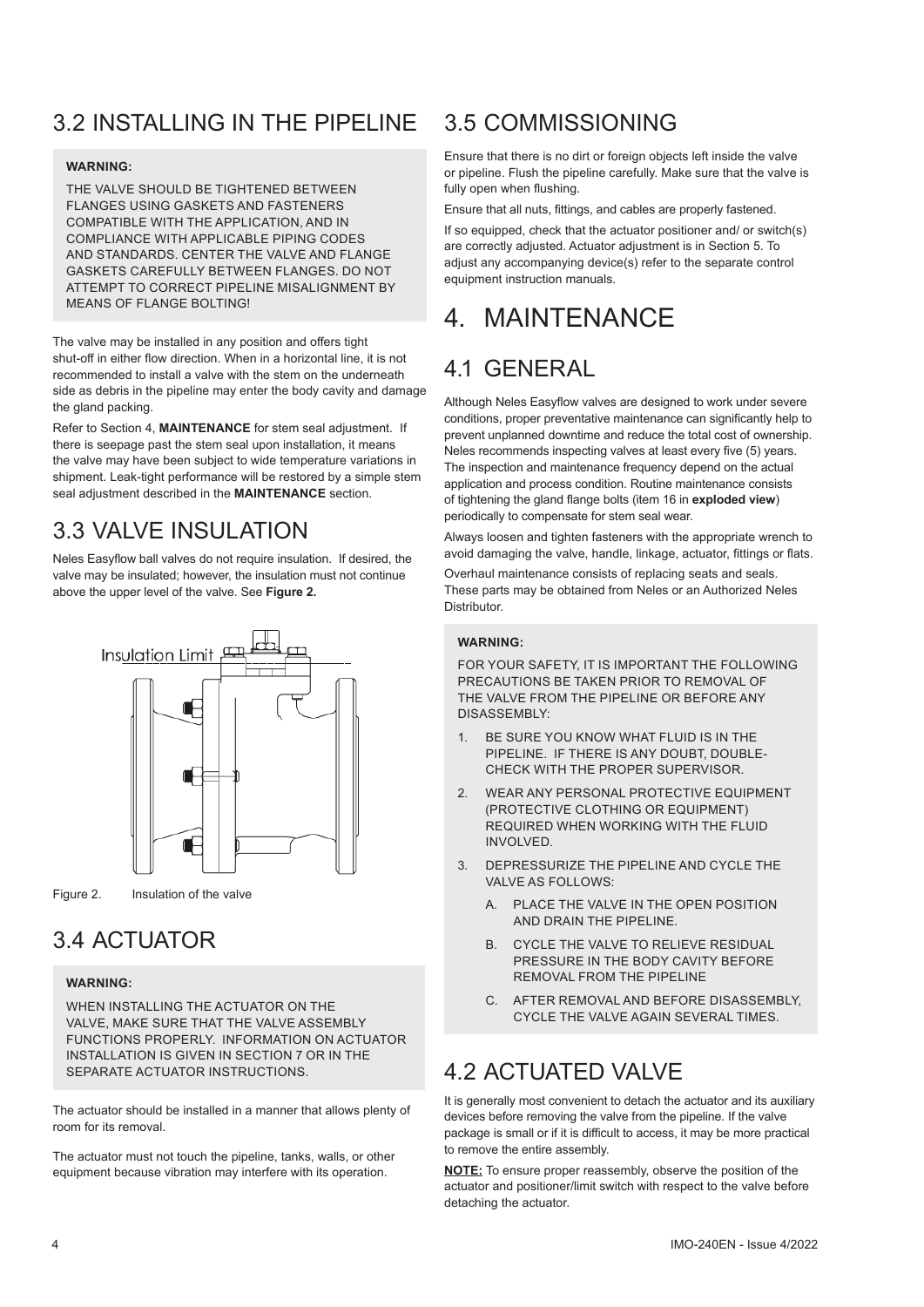#### **WARNING:**

ALWAYS DISCONNECT THE ACTUATOR FROM ITS POWER SOURCE, PNEUMATIC, HYDRAULIC OR ELECTRICAL BEFORE ATTEMPTING TO REMOVE IT FROM THE VALVE!

#### **WARNING:**

DO NOT REMOVE A SPRING-RETURN ACTUATOR UNLESS A STOP-SCREW IS CARRYING THE SPRING FORCE!

- 1. Detach the air supply, electrical supply, hydraulic supply and control signal cables or pipes from their connectors.
- 2. Remove the actuator mounting bracket screws.
- 3. Lift the actuator straight up in line with the valve stem until the connection between actuator drive and valve stem is completely disengaged.
- 4. Place actuator in a safe location to avoid damage or personal injury.

### 4.3 VALVE DISASSEMBLY

**NOTE:** It is good practice to replace all seats and seals any time a valve is disassembled.

**NOTE:** Always use original OEM parts to make sure that the valve functions properly.

Numbers in ( ) refer to items shown in the exploded view

- 1. Follow the steps in all the **WARNING** sections above before performing any work on the valve.
- 2. Open the valve.
- 3. Place the valve on a bench or other suitable working space.
- 4. Secure tank side flange to working surface to prevent movement during disassembly.
- 5. Remove body nuts (20).
- 6. Lift end piece (2), body seal (17), body gasket (18), and seat (4) from valve.
- 7. Close ball (3) by rotating stem (5) and lift ball (3) from body.
- 8. Remove lower seat (4) from valve body, being careful not to scratch the body sealing surface behind the seat.
- 9. Remove gland nuts (16), gland flange (14), disc spring (13), stem retainer 2 (10), v-ring stem seal (9), stem retainer 1 (8), and stem seal (6). Use caution to prevent denting or scratching the sealing surface inside the packing bore.
- 10. Push stem (5) into valve body and carefully remove. Avoid denting or scratching the sealing surface on the stem.
- 11. Remove bottom stem washer (7) from the body.

### 4.4 CHECKING PARTS

- 1. Clean all disassembled parts.
- 2. Check the stem (5) and ball (3) for damage. Pay particular attention to the sealing areas.
- 3. Check all sealing and gasket surfaces on the body (1) and end piece (2).
- 4. Replace any damaged parts.
- 5. Replace any fastener where the threads are damaged or have been heated, stretched or corroded.
- 6. Replace any parts that have cracks, gouges or pits that will affect sealing.

**NOTE:** When ordering spare parts, always include the following information:

- a. Valve type code as per technical bulletin and model number from name plate,
- b. If the valve is serialized the serial number (stamped on the valve body or name plate) or applicable manufacturing order number,
- c. Spare part set number as per **Table 3**.

### 4.5 VALVE ASSEMBLY

Numbers in ( ) refer to items shown in the exploded view.

It is advisable to replace seats and seals if complete disassembly and reassembly become necessary.

- 1. Clean all valve components, if not previously done.
- 2. Inspect all components for damage before assembling the valve. Look for damage to the sealing areas on the ball, stem, and body.
- 3. With a brush, clean body studs (19) and gland stud (15) of foreign material such as paint, thread locker, grime and commodity. Inspect the threads for damage or defect with appropriate ring or plug gage. Repair any out-of-tolerance threads or replace in-kind.
- 4. Re-inspect all components for damage to the sealing areas, stem (5), body (1), and end piece (2). Replace any damaged parts.
- 5. Carefully clean and polish the ball (3) sealing surface: It should be free of all scratches and grooves.
- 6. If the ball is slightly damaged, it may be possible to smooth the sealing surface with crocus cloth or equivalent. If deep scratches are present, replace the ball.
- 7. With the body cavity facing up, insert one valve seat (4) into the body (1) to below the stem bore. Tilt the seat into place and position so the proper surface will be in contact with the ball.
- 8. Place stem washer (7) over stem (5) and gently press into place against shoulder on stem (5).
- 9. Insert the stem (5) into the body (1), being careful not to scratch the stem sealing surface; and press it gently up into the stem bore until resistance is felt from the stem washer (7).
- 10. Holding stem (5) in place from the bottom, insert stem seal (6), stem retainer 1 (8), v-ring stem seal (9), and stem retainer 2 (12) with both inner and outer o-rings (11) and (12).
- 11. Install disc springs (13) (see **figure** for proper orientation), gland flange (14), and gland flange nuts (16).



Figure 3. Proper Disc Spring Arrangement (uncompressed)

- 12. Tighten gland nuts (16) evenly until stem seal (9) is compressed and then tighten an additional ¼ turn. Visually inspect to ensure gland flange (14) is parallel with top of actuator mounting flange.
- 13. Rotate the stem (5) so the ball drive is in the closed position. Place the ball (3) into the body cavity by partially rotating and sliding the ball onto the stem (5) and against the seat (4). Make certain the stem is roughly in the middle of the ball slot.
- 14. Place the second seat (4) into the end piece (2) in the correct orientation so the proper surface contacts the ball.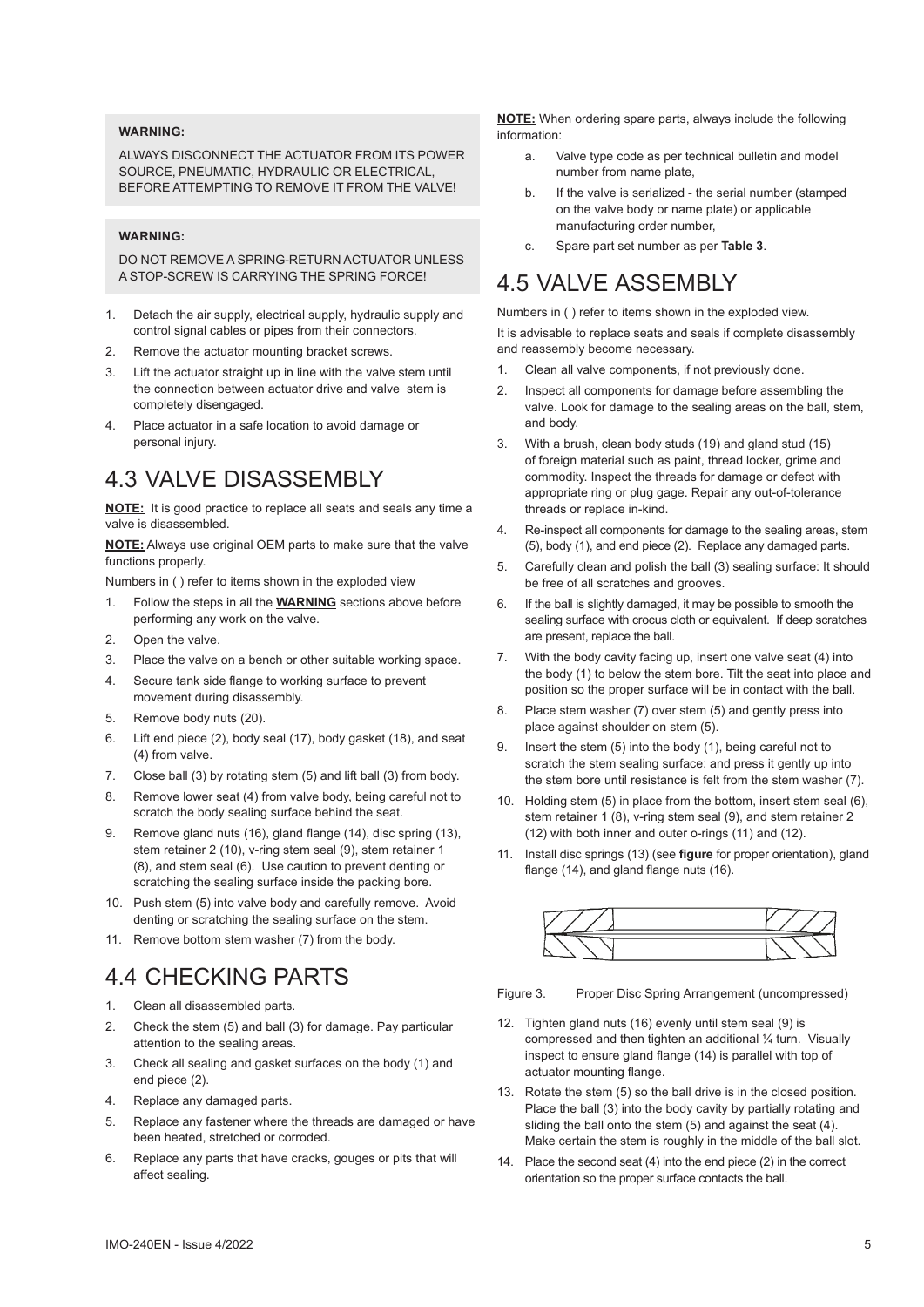- 15. Install the body seal (17) and body gasket (18) onto the end piece (2).
- 16. Carefully place the end piece (2) on top of the body (1) and loosely install the body nuts (20). Lightly lubricate stud threads and face of nut with anti-seize grease. Tighten the body nuts in an alternating sequence across the body, gradually increasing the tightening torque in multiple steps to applicable torque from **Table 1**.

| Table 1                                 |                              |                                  |  |  |
|-----------------------------------------|------------------------------|----------------------------------|--|--|
| <b>Body Nut Tightening Torque, N.m.</b> |                              |                                  |  |  |
| <b>Stud size</b>                        | <b>Carbon steel Grade B7</b> | <b>Stainless steel Grade B8M</b> |  |  |
| $1/4 - 20$ UNC                          | 15                           | 12                               |  |  |
| 5/16 - 18 UNC                           | 30                           | 25                               |  |  |
| $3/8 - 16$ UNC                          | 50                           | 40                               |  |  |
| $7/16 - 14$ UNC                         | 75                           | 65                               |  |  |
| 1/2 - 13 UNC                            | 120                          | 100                              |  |  |
| $9/16 - 12$ UNC                         | 160                          | 150                              |  |  |
| $5/8 - 11$ UNC                          | 230                          | 200                              |  |  |
| 3/4 - 10 UNC                            | 400                          | 370                              |  |  |
| $7/8 - 9$ UNC                           | 650                          | 500                              |  |  |

- 17. After fully tightening the stem seal and body joint flange, operate valve to verify smooth operation during opening and closing.
- 18. If the actuator was removed, reinstall and set the actuator stops as described in the **ACTUATOR MOUNTING INSTRUCTIONS** Section.

### 4.6 TESTING THE VALVE

#### **WARNING:**

WHEN PRESSURE TESTING, EXERCISE CAUTION AND MAKE SURE ALL EQUIPMENT USED IS IN GOOD WORKING CONDITION AND APPROPRIATE FOR THE INTENDED PRESSURE.

If the valve is to be tested prior to returning to service, make sure the test pressures are in accordance with an applicable standard.

When testing the valve for external tightness, keep the ball in the half open position.

If testing for seat tightness, please contact Neles for advice.

#### **WARNING:**

WHEN PERFORMING ANY TESTS, NEVER EXCEED THE MAXIMUM OPERATING PRESSURE OR MAXIMUM SHUT-OFF PRESSURE LISTED ON THE IDENTIFICATION PI ATF

## 5. ACTUATOR

#### **WARNING:**

BEFORE INSTALLING THE VALVE AND ACTUATOR, BE SURE THAT THE INDICATOR POINTER ON TOP OF THE ACTUATOR IS CORRECTLY INDICATING THE VALVE POSITION. FAILURE TO ASSEMBLE THESE PRODUCTS TO INDICATE CORRECT VALVE POSITION COULD RESULT IN DAMAGE OR PERSONAL INJURY.

#### **CAUTION:**

When installing or servicing a valve/ actuator assembly, the best practice is to remove the entire assembly from service.

#### **CAUTION:**

An actuator should be remounted on the valve from which it was removed. The actuator must be checked and readjusted for proper open and close position each time it is remounted.

#### **WARNING:**

THE VALVE BODY AND MOUNTING INTERFACE HAS BEEN DESIGNED TO SUPPORT THE WEIGHT AND OPERATION OF NELES ACTUATORS AND RECOMMENDED ACCESSORIES. USE OF THIS INTERFACE TO SUPPORT ADDITIONAL EQUIPMENT SUCH AS PEOPLE, LADDERS, ETC. MAY RESULT IN THE FAILURE OF THE VALVE OR ACTUATOR AND MAY CAUSE PERSONAL INJURY

#### **WARNING:**

#### **BEWARE OF BALL MOVEMENT!**

KEEP HANDS, OTHER PARTS OF THE BODY, TOOLS AND OTHER OBJECTS OUT OF THE OPEN FLOW PORT. LEAVE NO FOREIGN OBJECTS INSIDE THE VALVE OR PIPELINE. WHEN THE VALVE IS OPERATED, THE BALL FUNCTIONS AS A CUTTING DEVICE.

### 5.1 ACTUATOR MOUNTING INSTRUCTIONS

- 1. When a spring-return actuator is being mounted, the valve should be in the closed position for spring-to-close operation or in the open position for the spring-to-open operation. When an electric or double-acting pneumatic actuator is being mounted, the valve position should correspond to the indicated actuator position.
- 2. Assemble actuator onto the valve, ensuring full engagement between the stem and actuator drive, and the actuator fully contacts the mounting face on the valve.
- 3. Tighten actuator mounting screws to the torque listed in **Table 2**. **CAUTION:**

Do not exceed the tightening torque. Applying excessive tightening torque can damage the aluminum threads in the actuator body.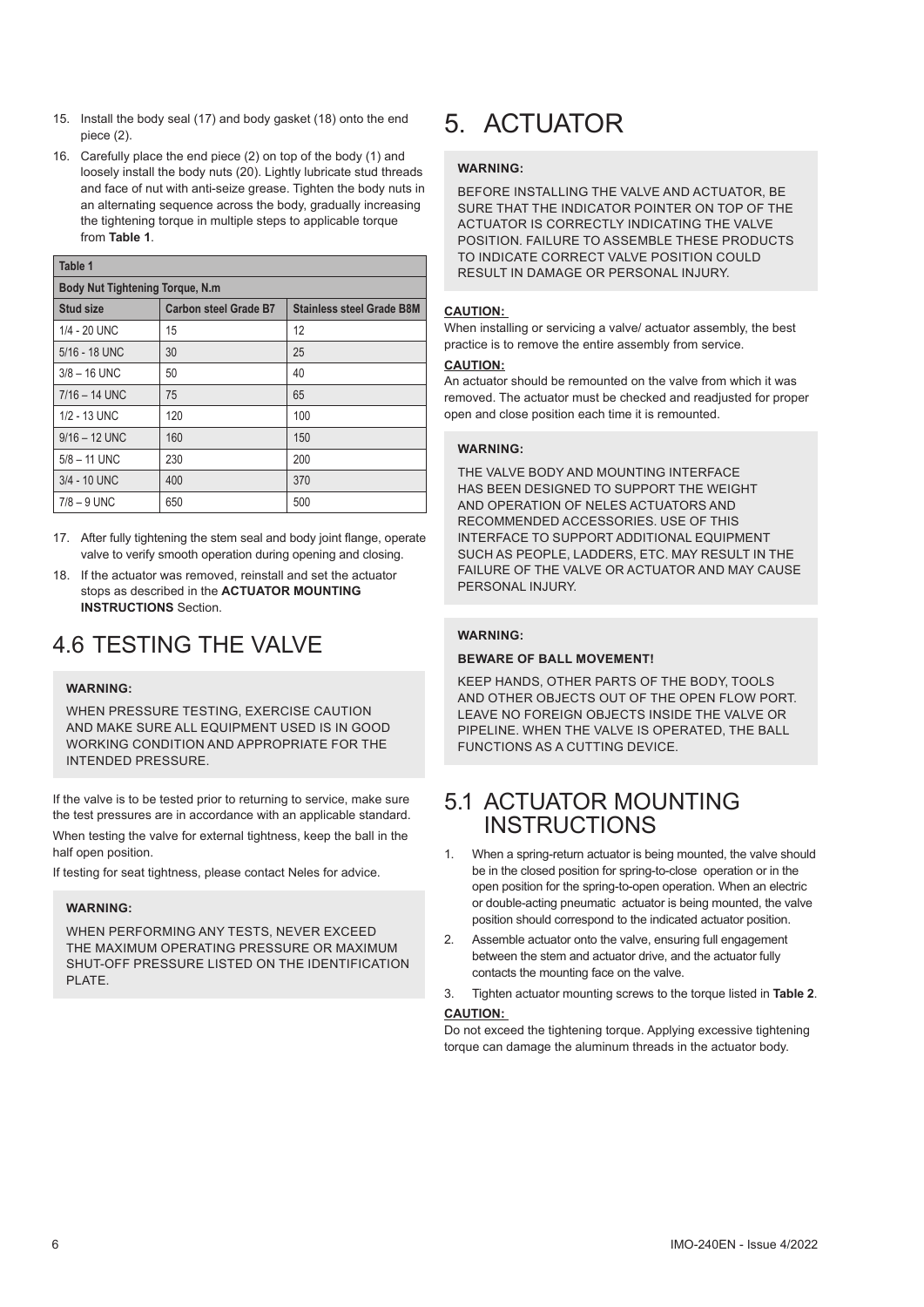| <b>TABLE 2</b>                           |                                 |  |  |
|------------------------------------------|---------------------------------|--|--|
| <b>Torque to Aluminum Body Actuators</b> |                                 |  |  |
| <b>Bolt Size</b>                         | <b>No Lubrication to Screws</b> |  |  |
| mm                                       | N.m                             |  |  |
| M <sub>6</sub>                           | 6.8                             |  |  |
| M <sub>8</sub>                           | 15                              |  |  |
| M10                                      | 30                              |  |  |
| M12                                      | 52                              |  |  |
| M16                                      | 122                             |  |  |
| M20                                      | 230                             |  |  |

4. Cycle actuator and verify proper ball position in both open and closed positions. Adjust the actuator travel stops as necessary.

### 6. SERVICE / SPARE PART

We recommend that valves be directed to Neles service centers for maintenance. The service centers are equipped to provide rapid turnaround at a reasonable cost and offer warranty for reconditioning based on condition of each valve.

**NOTE:** When sending goods to the service center for repair, do not disassemble them. Clean the valve carefully and flush the valve internals. Include the material safety datasheet(s) (MSDS) for all media flowing through the valve. Valves sent to the service center without MSDS datasheet(s) will not be accepted.

For further information on spare parts and service or assistance visit our web-site at **www.neles.com/products**.

**NOTE:** When ordering spare parts, always include the following information:

- a. Valve type code as per technical bulletin and model number from name plate,
- b. If the valve is serialized the serial number (stamped on the valve body or name plate) or applicable manufacturing order number,
- c. Spare part set number as per **Table 3**.

| *Sign.1                                                                                                              | Sign.2        | Sign.3                               | *Sign.4                  | #Sign.5             | Spare part<br>sets |
|----------------------------------------------------------------------------------------------------------------------|---------------|--------------------------------------|--------------------------|---------------------|--------------------|
| Valve<br>size                                                                                                        | <b>Series</b> | <b>Seat</b><br>and seal<br>materials | O-Ring<br>material       | <b>Class rating</b> | <b>Type codes</b>  |
| 15                                                                                                                   | J7            | 7G                                   | 53                       | <b>NA</b>           | 15 J7ZG53          |
| 20                                                                                                                   |               | (TFM™<br>1600/                       | (FKM<br>Fluoroelastomer) | <b>NA</b>           | 20 J7ZG53          |
| 25                                                                                                                   |               | Graphite)                            |                          | <b>NA</b>           | 25 J7ZG53          |
| 32                                                                                                                   |               |                                      |                          | <b>NA</b>           | 32 J7ZG53          |
| 40                                                                                                                   |               |                                      |                          | <b>NA</b>           | 40 J7ZG53          |
| 50                                                                                                                   |               |                                      |                          | <b>NA</b>           | 50 J7ZG53          |
| 65                                                                                                                   |               |                                      |                          | <b>NA</b>           | 65 J7ZG53          |
| 80                                                                                                                   |               |                                      |                          | <b>NA</b>           | 80 J7ZG53          |
| 100                                                                                                                  |               |                                      |                          | <b>NA</b>           | 100 J7ZG53         |
| 150                                                                                                                  |               |                                      |                          | $15 = Class 150$    | 150 J7ZG53 15      |
|                                                                                                                      |               |                                      |                          | $30 = Class 300$    | 150 J7ZG53 30      |
| 200                                                                                                                  |               |                                      |                          | <b>NA</b>           | 200 J7ZG53         |
| * leave space after Sign.1 and Sign.4<br>NA - Not applicable (both Class 150 and Class 300 have same spare part set) |               |                                      |                          |                     |                    |

# Sign.5 suffix 15 and 30 representing the valve class rating is applicable for DN150 valve size

7. WELDING WARNING

#### **WARNING:**

WELDING AND/OR GRINDING OF STAINLESS STEEL AND OTHER ALLOY STEELS CONTAINING CHROMIUM METAL MAY CAUSE THE RELEASE HEXAVALENT CHROMIUM. HEXAVALENT CHROMIUM, CHROMIUM(VI) OR CR(VI), IS KNOWN TO CAUSE CANCER. BE SURE TO USE ALL APPROPRIATE PPE WHEN WELDING METALS CONTAINING CHROMIUM. IF YOU HAVE ANY QUESTIONS CONSULT YOUR SUPERVISOR.

e.g. 25 J7ZG53, 150 J7ZG53 15, 150 J7ZG53 30, etc.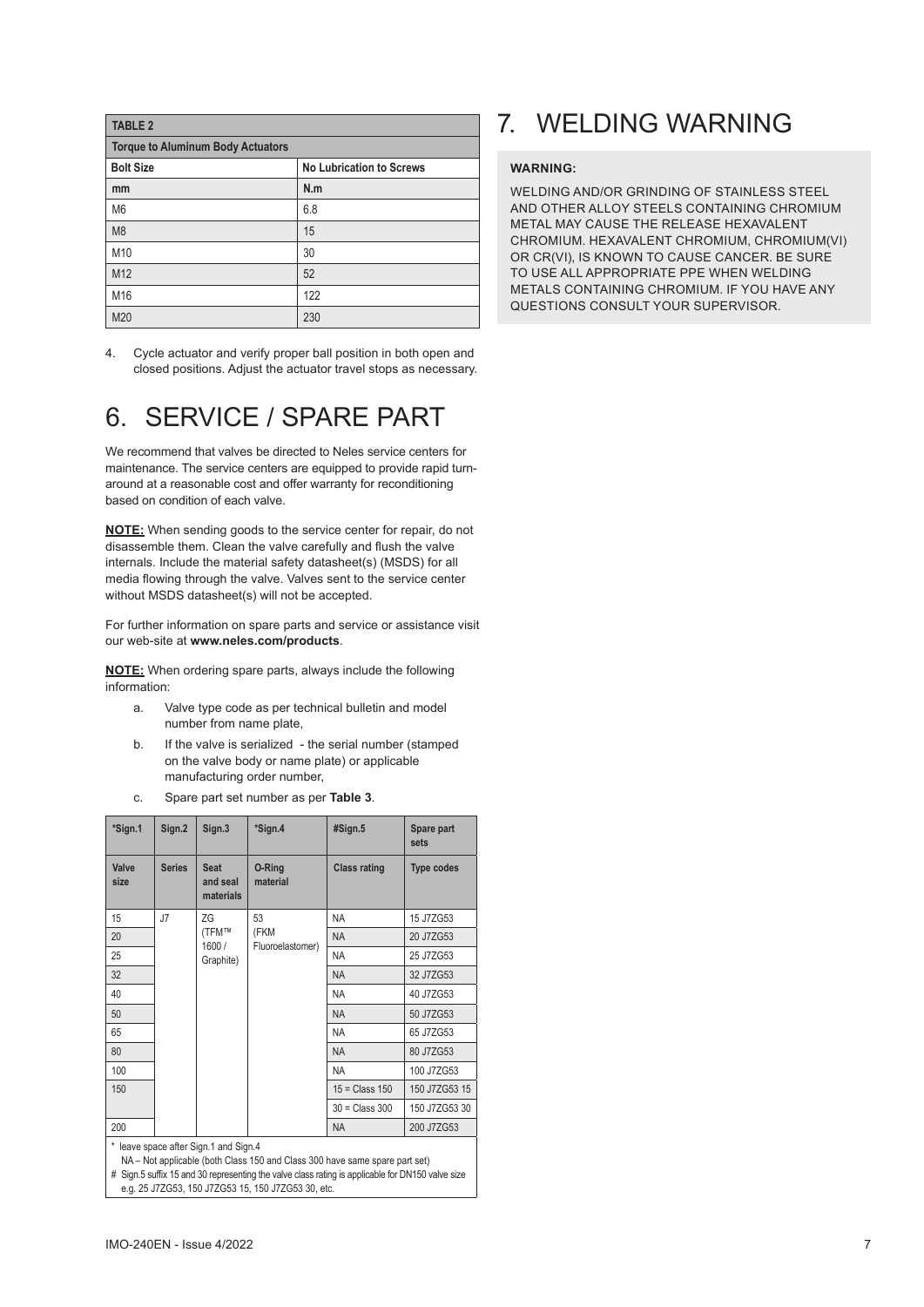### 8. EXPLODED VIEW

EXPLODED VIEW DN15 TO DN200



**Part list**

**Part no. Part name**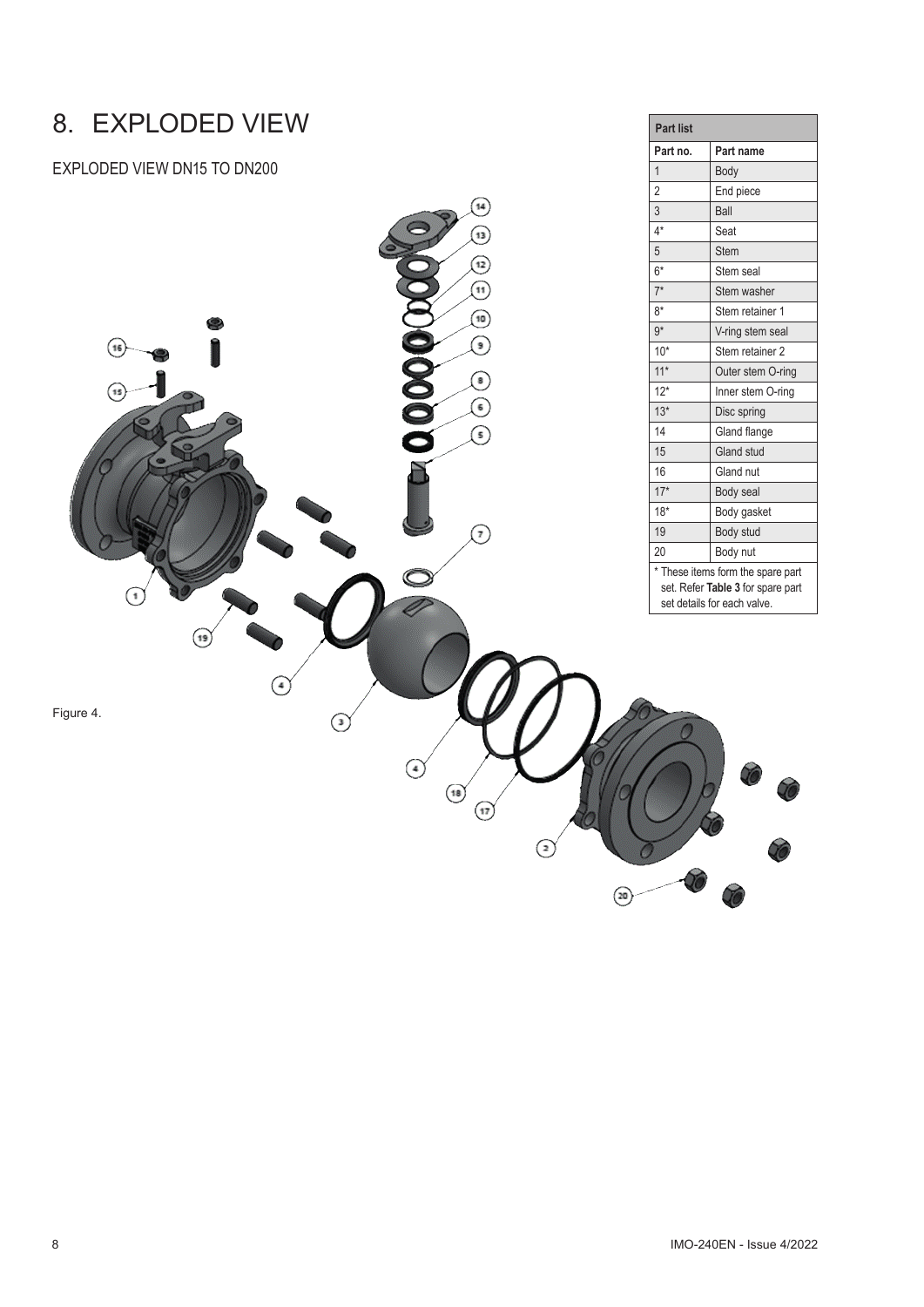### 9. TYPE CODE

### *NELES EASYFLOW* J7 REDUCED BORE FLANGE FLOATING BALL VALVE

|  | $\cdot$ | $25 -$ |  |  |
|--|---------|--------|--|--|

| 1.  | Size, DN (NPS ref.) | 5.      | <b>Ball Material</b>                                                                                                                                                                                                                                                                                                                  |
|-----|---------------------|---------|---------------------------------------------------------------------------------------------------------------------------------------------------------------------------------------------------------------------------------------------------------------------------------------------------------------------------------------|
| 15  | 15 (1/2) Note 2     | 36      | 316 Stainless Steel                                                                                                                                                                                                                                                                                                                   |
| 20  | 20(3/4)             |         |                                                                                                                                                                                                                                                                                                                                       |
| 25  | 25(1)               | 6.      | <b>Stem Material</b>                                                                                                                                                                                                                                                                                                                  |
| 32  | 32(11/4)            | 36      | 316 Stainless Steel                                                                                                                                                                                                                                                                                                                   |
| 40  | 40 (1 1/2)          | 43      | 17-4PH Stainless S                                                                                                                                                                                                                                                                                                                    |
| 50  | 50(2)               |         |                                                                                                                                                                                                                                                                                                                                       |
| 65  | 65 (2 1/2)          | 7.      | Seat and Seal Mate                                                                                                                                                                                                                                                                                                                    |
| 80  | 80(3)               | ZG      | TFM™ 1600 / Grap                                                                                                                                                                                                                                                                                                                      |
| 100 | 100(4)              |         |                                                                                                                                                                                                                                                                                                                                       |
| 150 | 150(6)              | 8.      |                                                                                                                                                                                                                                                                                                                                       |
| 200 | 200 (8) Note 1      | $-\sim$ | <b>O-Ring Material</b><br>$\mathbf{r}$ , $\mathbf{r}$ , $\mathbf{r}$ , $\mathbf{r}$ , $\mathbf{r}$ , $\mathbf{r}$ , $\mathbf{r}$ , $\mathbf{r}$ , $\mathbf{r}$ , $\mathbf{r}$ , $\mathbf{r}$ , $\mathbf{r}$ , $\mathbf{r}$ , $\mathbf{r}$ , $\mathbf{r}$ , $\mathbf{r}$ , $\mathbf{r}$ , $\mathbf{r}$ , $\mathbf{r}$ , $\mathbf{r}$ , |
|     |                     |         |                                                                                                                                                                                                                                                                                                                                       |

| ხ. | <b>Stem Material</b>   |
|----|------------------------|
| 36 | 316 Stainless Steel    |
| 43 | 17-4PH Stainless Steel |
|    |                        |

|    | <b>Seat and Seal Materials</b> |
|----|--------------------------------|
| ZG | TFM™ 1600 / Graphite           |

**9. OPTIONS**

- **Blank**, standard option Q **Cavity filler seat** 

| <b>O-Ring Material</b> |
|------------------------|
| Fluoroelastomer (FKM)  |

**Note 1:** Class 150 only **Note 2:** With full bore trim

| $P = 1$<br>peries |
|-------------------|
|                   |

| J. | Flange / rating |
|----|-----------------|
| 15 | ASME Class 150  |
| 30 | ASME Class 300  |

|    | <b>BODY MATERIAL</b>   |
|----|------------------------|
| 22 | Carbon Steel (WCB)     |
| 36 | Stainless Steel (CF8M) |

TFM™ is a trademark of Dyneon, a 3M Company

#### **NOTE:**

As the use of the valve is application specific, a number of factors should be taken into account when selecting a valve for a given application. Therefore, some of the applications in which the valves are used are outside the scope of this document. If you have any questions concerning the use, application or compatibility of the valve with the intended service, contact nearest Neles sales office for more information.